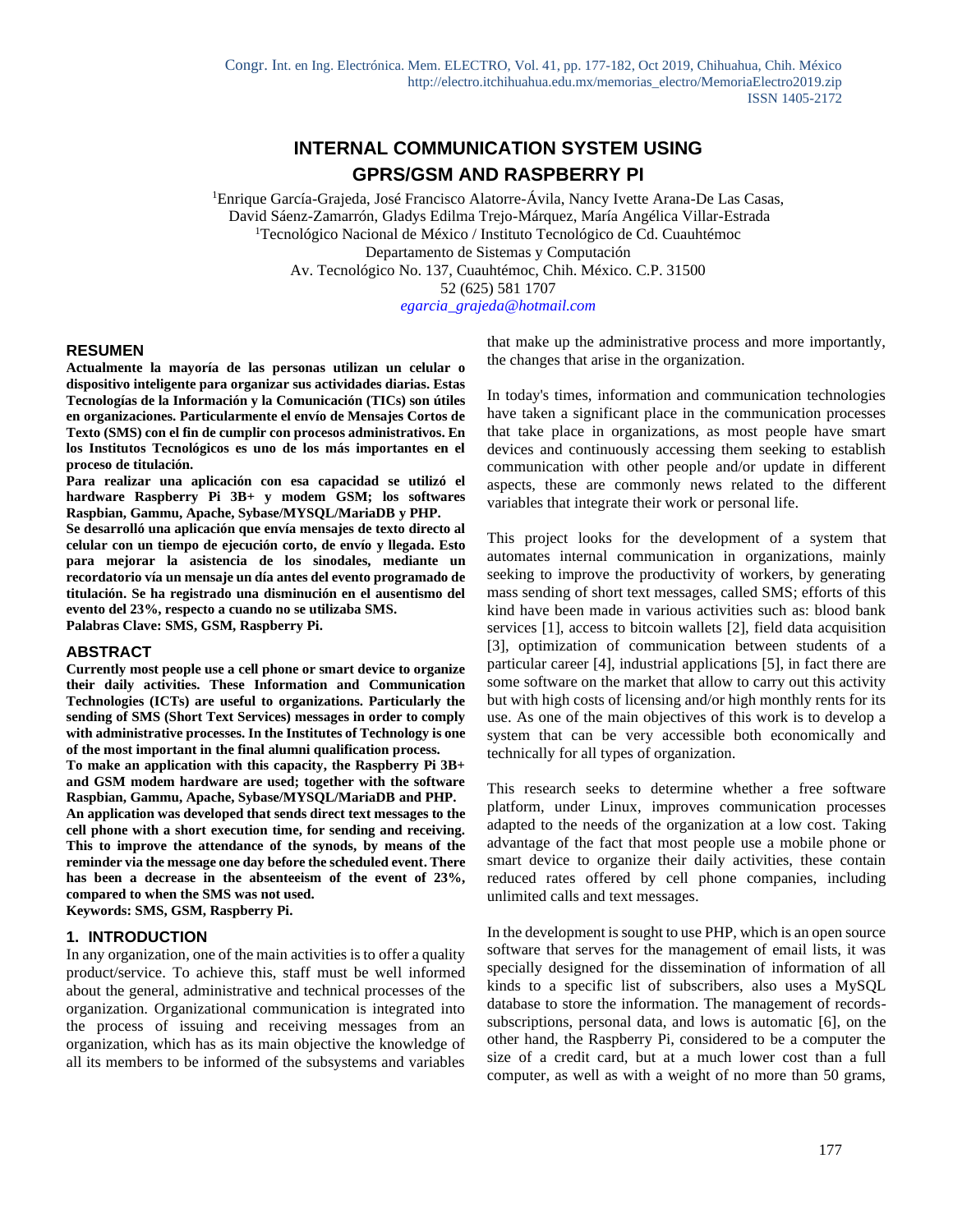has a processor that typically operates at a frequency of 700 MHz, an SD card slot that has the function of installing a bootable operating system such as: Raspbian, Pandora, Raspbmc, etc. In addition, 4 USB2.0 ports to connect devices such as keyboard, mouse, etc. [4], being all the above-mentioned features important for the realization of this project as they meet the expectations that are being sought.

Related to this, an application was developed with information and communication technology through Raspberry Pi 3B+ and a GSM modem that carries out the sending of short text messages (SMS), thus automating the qualification process in the TecNM/Cuauhtémoc City Institute of Technology.

It is also important to mention that there are a lot of authors who talk about the development of systems using Raspberry Pi which provides important help to facilitate the progress of the project, such as Khedkar & Malwatkar, they use it for the generation of a system for smart homes [7], Vickey and other collaborators used it to develop a smart news board [8], Patchava Vamsikrishna, et.al in their article "SMS-Update-Notification System (SUN) controlled by Raspberry PI" introduce the development of a short message system for reporting updates to people within a work environment [9], Muddu and Nagaraju used the Raspberry to develop and implement a message system short for a Blood Bank [5]; the above examples are just a small sample of all the possible developments with this platform.

### **2. RASP IMPLEMENTATION**

Raspbian, Apache, Sybase/MYSQL/MariaDB, PHP by its acronym in English RASP, it is a free software platform that integrates an Operating System, a Database handler, a WEB server, and a Programming Language, which allows the development of applications, as the one described in this work.

# **2.1 Methodology**

One of the essential activities in the organizations is their internal communication, for this reason it is important to realize it in an effective way, for which the use of the new communication technologies is of great support to this activity, it is sought to achieve it through the configuration of a Raspberry Pi connected to a GSM/GPRS card and establishing connection to the database of the Integral Information System (SII) [10]. SMS messages will be sent to the professors who participate in the certification process of the Institutes of Technology; informing each one, the time, place and date of their participation in the final alumni qualification. Since the SII is a system that contains information from the entire institution, we will only think about accessing tables that have data from this process with restricted SQL queries.

# **2.2 Equipment**

For this project the single-board computer (SBC) Raspberry PI 3B+ was used with the following features [11]:

Processor CPU + GPU: Broadcom BCM2837B0, Cortex-A53 (ARMv8) 64-bit SoC @ 1.4GHz.

RAM. 1GB LPDDR2 SDRAM.

Network Card. Wi-Fi + Bluetooth: 2.4 GHz y 5 GHz IEEE 802.11.b/g/n/ac, Bluetooth 4.2, BLE Ethernet: Gigabit Ethernet on USB 2.0 (300 Mbps).

Hard Drive. MicroSD 16 GB.

The Operating System distribution is Raspbian 9 stretch [2]. Figure 1 displays the Raspberry PI 3B+.



*Figure 1. Raspberry PI 3B+.*

# **2.3 Database**

The query of the information is made in the Database used by the SII, which is designed in the Database Management System SYBASE in its version 15.02, when installing the RASP platform in the Raspberry PI, by default the MySQL/MariaDB is loaded, so we proceeded to install a PHP library to connect to the SII Database. Table 1 shows a comparison of Database handlers [12].

| Tuble 1. SODD comparative. |                                                                                               |                                                                   |                                                                           |  |  |  |
|----------------------------|-----------------------------------------------------------------------------------------------|-------------------------------------------------------------------|---------------------------------------------------------------------------|--|--|--|
| <b>SGDB</b>                | FEATURES                                                                                      | ADVANTAGES                                                        | <b>JISADVANTAGES</b>                                                      |  |  |  |
| NYSQL                      | Broad language<br>subset SQL.<br>Multiplatform<br>Motor of bd open<br>code<br>Is Open Source. | Stability<br>No licenses                                          | A large<br>percentage of<br>their utilities<br>are not<br>documented.     |  |  |  |
| SYBASE                     | Security as<br>authentication for<br>users on servers.<br>Is Open Source<br>and owner         | Most used in<br>Linux.<br>Ease of use<br>Secure<br>Configuration. | Not suitable<br>for online<br>transactions.<br>Programming<br>limitations |  |  |  |

*Table 1. SGBD comparative.*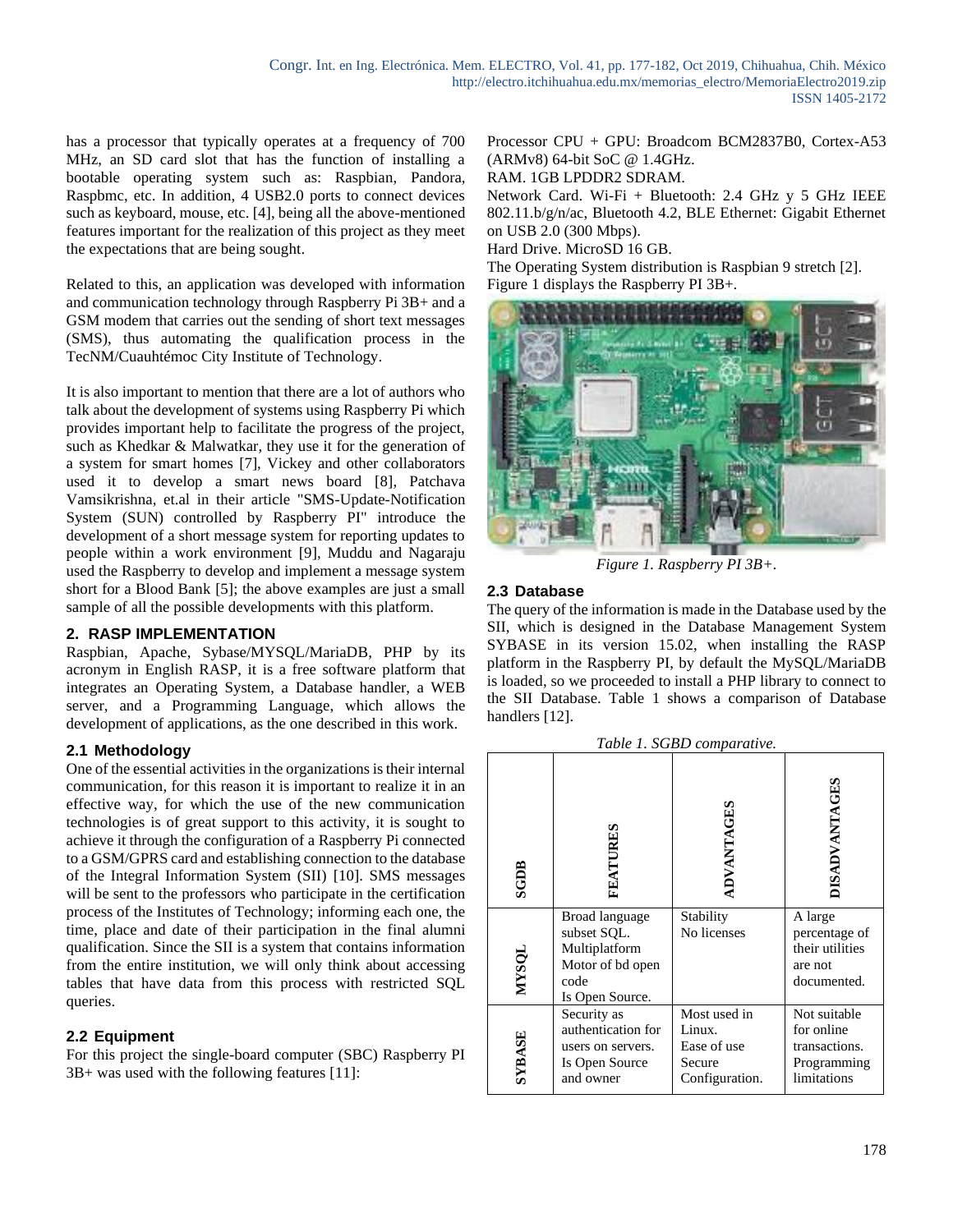The installation of the *sybase-ct* library was carried out in the following manner [13]:

*sudo apt-get install php-sybase*

*dpkg -L php7.0-sybase*

## **2.4 Connectivity**

To accomplish the obtention of information required for sending messages, the connection to an external server database is required, which works with the SYBASE database engine version 15.0.2 for Linux [6].

The required information is distributed in two tables as is described into the UML diagram of Figure 2.



*Figure 2. UML Diagram.*

The related fields in the Qualifications table, *Jurado\_presidente*, *Jurado\_secretario*, *Jurado\_vocal*, *Jurado\_suplente* will be the corresponding *RFC* data from the *Staff* table, where the phone number field is used, this way, you can determine the assigned date and time using this information for the development of each of the messages that will be send.

### **2.5 Send settings**

Already having installed the *Sybase* library in PHP, a script was created in the same language to prove that there was connection with the database server. The algorithm described in Figure 3 oversees testing the database connection before sending messages.



*Figure 3. Testing connection algorithm.*

A cron was set up to run in the background the script that sends SMS messages to all professors involved in the titling process. The program is executed every day at 18:00 hours, with the purpose of them receiving the information about the professional reception they will have the next day. The cron was specified as:

### *00 18 \* \* \* pi php /var/www/html/titulacion\_bd.php*

The execution of this Script does not interfere with the other functions of the Raspberry PI, in the same way, the connection to the database is secure, because only information related with the process of titling is consulted.

# **3. GPRS/GSM CONNECTION**

GPRS Technology (General Packet Radio Services) is based on the switching of packets over the GSM cellular telephony network. This technology allows the GSM data to be compatible with the WAN and LAN networks using the TCP/IP protocol. It allows to transport different messages by the same medium and different destination without having a dedicated channel and uses the GSM network only when there are data to send or receive. This efficient use of the network makes it an ideal technology for data applications [7].

For the benefits it offers, the GSM network is widely used in the development of projects requiring data transmission. In the environmental and agricultural sector, in enterprises, public or private educational institutions [1].

To achieve GPRS/GSM connection in the Raspberry PI the GSM ADD-ON v 2.3 card with a SIM 800 chip was used [5]. The card used is shown in Figure 4.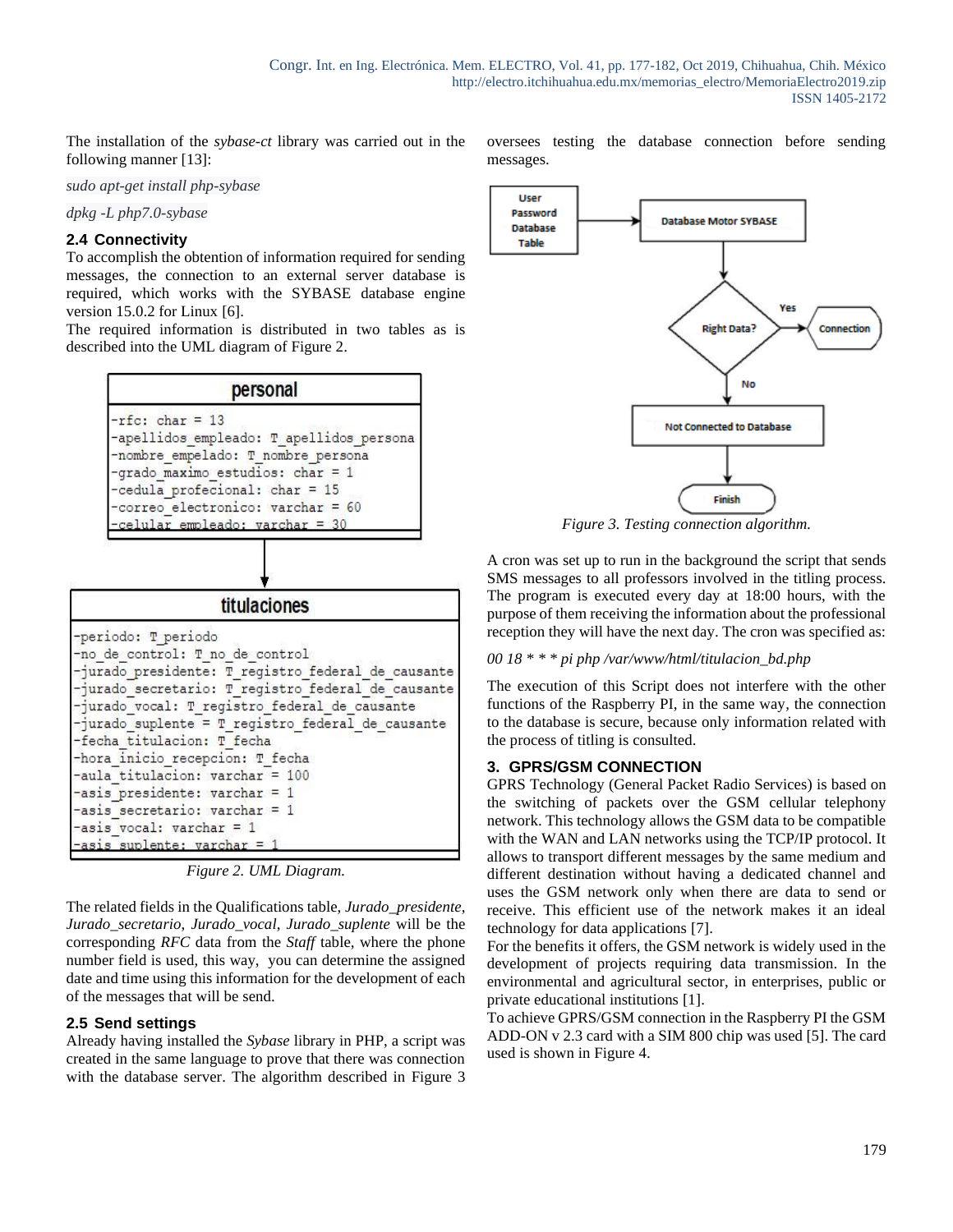Congr. Int. en Ing. Electrónica. Mem. ELECTRO, Vol. 41, pp. 177-182, Oct 2019, Chihuahua, Chih. México http://electro.itchihuahua.edu.mx/memorias\_electro/MemoriaElectro2019.zip ISSN 1405-2172



*Figure 4. GSM ADD-ON v2.3. card*

Table 2 shows the pins map of the GSM ADD-ON card for the Raspberry PI connection.

| Table 2. Pins map 1-13 GSM ADD-ON with Raspberry.                                                                                                                                                                                                                                                                                             |  |  |
|-----------------------------------------------------------------------------------------------------------------------------------------------------------------------------------------------------------------------------------------------------------------------------------------------------------------------------------------------|--|--|
| $P_{\text{max}}$ and $P_{\text{max}}$ and $P_{\text{max}}$ and $P_{\text{max}}$ and $P_{\text{max}}$ and $P_{\text{max}}$ and $P_{\text{max}}$ and $P_{\text{max}}$ and $P_{\text{max}}$ and $P_{\text{max}}$ and $P_{\text{max}}$ and $P_{\text{max}}$ and $P_{\text{max}}$ and $P_{\text{max}}$ and $P_{\text{max}}$ and $P_{\text{max}}$ a |  |  |

| Kaspberry Pl Pin N.O. Pin name Description |            |                 |
|--------------------------------------------|------------|-----------------|
| $\mathbf{1}$                               | 3.37       |                 |
| $\overline{c}$                             | 5۷         |                 |
| 3                                          | GPI002     | <b>SDA</b>      |
| 4                                          | <b>5V</b>  |                 |
| 5                                          | GPI003     | SCL             |
| б                                          | GND        |                 |
| 7                                          | GPI004     |                 |
| 8                                          | GPI014     | <b>GSM DIN</b>  |
| 9                                          | <b>GND</b> |                 |
| 10                                         | GPI015     | <b>GSM_DOUT</b> |
| 11                                         | GPI017     | SIMBOO-PWRKEY   |
| 12                                         | GPI018     | SIMBOO-RST      |
| 13                                         | GPI027     |                 |
| 14                                         | CMD:       |                 |
| 15                                         | GPI022     |                 |
| 15                                         | GPI023     |                 |
| 17                                         | 3.3V       |                 |
| 13                                         | GPI024     |                 |
| 13                                         | GP1010     | SPI MCSI        |
| 20                                         | <b>GND</b> |                 |
| 21                                         | GPTOOG     | SPI_MISO        |
| 22                                         | GP IO 25   |                 |
| 23                                         | GPI011     | SPI_SCK         |
| 24                                         | GPIOC8     | SPI CEO         |
| 25                                         | <b>GND</b> |                 |
| 25                                         | GP IOOT    | SPI CE1         |

In Figure 5 the resulting connection between the Raspberry PI 3B+ and the GSM ADD-ON v2.3. card is shown.



*Figure 5. Raspberry PI with GSM ADD-ON.*

## **3.1 GAMMU-RPI**

There are different free software tools that allow connection and communication with the computer via USB port, Bluetooth, GSM/cards. The most recommended to establish communication and allows the development of scripts for use, is GAMMU [14]. Figure 6 shows the result of executing the command.

*gammu --identify*

| Archivo Editar Pestañas Ayuda        |                         |                                |
|--------------------------------------|-------------------------|--------------------------------|
| pi@raspberrypi:~ \$ gammu --identify |                         |                                |
| Dispositivo                          |                         | : /dev/serial0                 |
| Fabricante                           |                         | : SIMCOM Ltd                   |
| Modelo                               | <u>ranski politik (</u> | : unknown (SIMCOM_SIM800)      |
| Firmware                             |                         | : Revision:1308B02SIM800M32_BT |
| IMEI                                 |                         | : 864495037015226              |
| IMSI de la SIM                       |                         | : 334020370949201              |
| pi@raspberrypi:~ \$                  |                         |                                |
|                                      |                         |                                |
|                                      |                         |                                |
|                                      |                         |                                |
|                                      |                         |                                |
|                                      |                         |                                |
|                                      |                         |                                |

*Figure 6. Gammu.command.*

### **3.2 Sending messages**

To configure the sending of SMS messages, a PHP script was developed to connect to the database and send the messages to the professors participating in the qualification process as Jury: President, Secretary, Vocal and Alternate; results were as follows.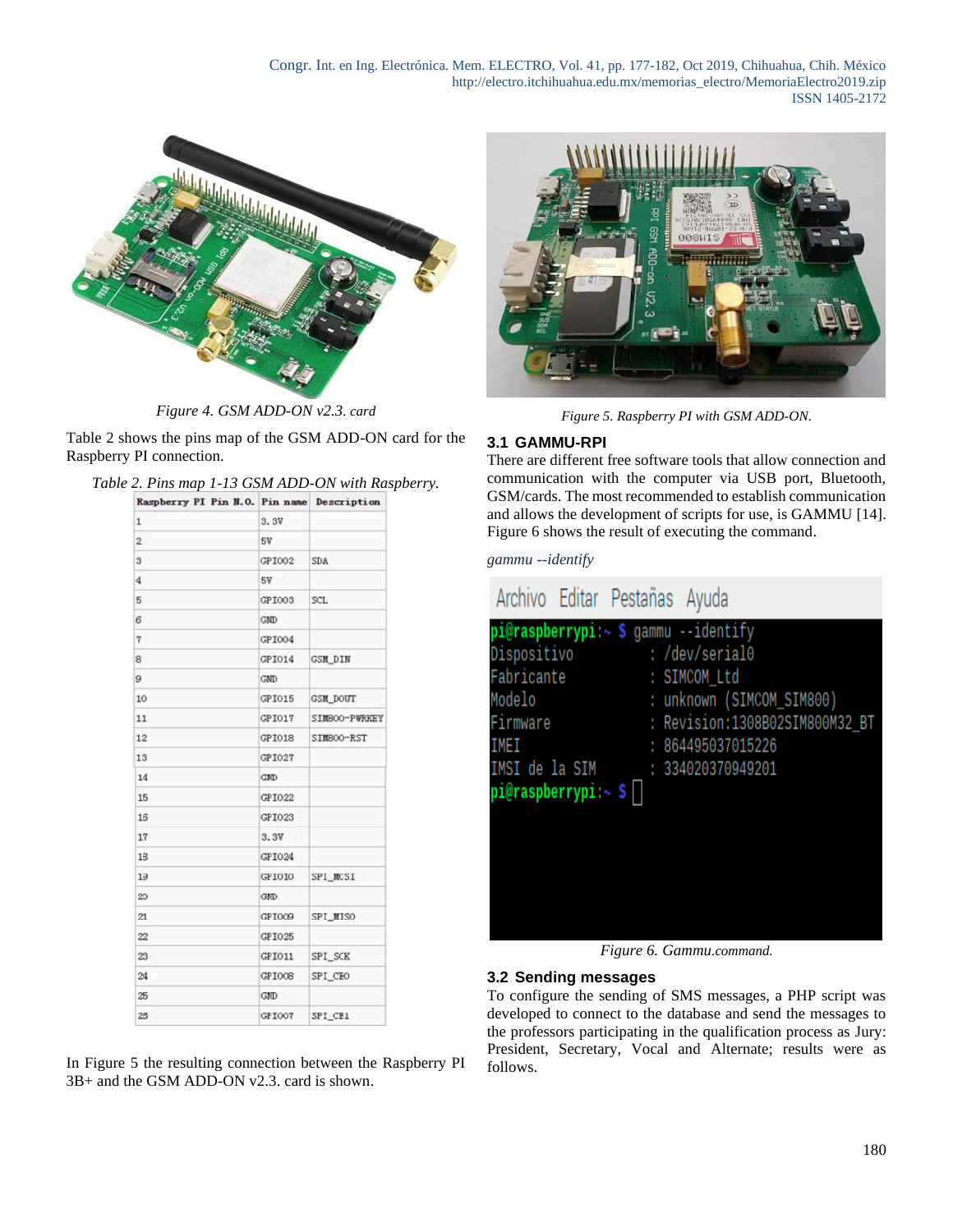#### *<?php*

*require\_once("config.inc.php");*

*require\_once("funcion\_sql.php");*

*\$fm=strtotime(\$fecha);*

*\$fr=date("d-M-Y",\$fm);*

*\$aula=\$lista->fields('aula\_titulacion');*

*\$hora=\$lista->fields('hora');*

*\$men='\"Le informamos que el DIA:'.\$fr.' a la hora '.\$hora.' ud*

*tiene una TITULACION en '.\$aula.'. Mensaje automático, no*

*es necesario responder\"';*

*\$men2='\"Le informamos que los mensajes del DIA:'.\$fr.'*

*fueron enviados\"';*

*\$mensaje= 'echo '.\$men.' | gammu sendsms TEXT*

*'.\$presidente;*

*\$division='celular\_DEP';*

*\$cc='celular\_CC';*

*\$sms=exec("\$mensaje");*

*\$mensaje= 'echo '.\$men.' | gammu sendsms TEXT '.\$secretario;*

*\$sms=exec("\$mensaje");*

*\$mensaje= 'echo '.\$men.' | gammu sendsms TEXT '.\$vocal;*

*\$sms=exec("\$mensaje");*

*\$mensaje= 'echo '.\$men.' | gammu sendsms TEXT '.\$suplente;*

*\$sms=exec("\$mensaje");*

\$mensaje= 'echo '.\$men2.' | gammu sendsms TEXT '.\$division;

\$sms=exec("\$mensaje");

\$mensaje= 'echo '.\$men2.' | gammu sendsms TEXT '.\$cc;

```
$sms=exec("$mensaje");
```

```
?>
```
Similarly, an SMS is sent to the titling process holder and the system development staff to indicate that the messages were sent.

### **4. RESULTS**

Tests for sending messages with two different instructions were conducted: Gammu\_sms and Gammu\_smsd-inject having the results in executions times shown in Figure 7.



*Figure 7. Execution times graph.*

Making the comparison of the year 2017 where 397 alumni of the different specialties were titled in the Institute of Technology of Cuauhtémoc City, where 4 synods are allocated for each one of them, making a total of 1588 invitations, there was a 30% absenteeism, meaning that 476 synods did not attend the event. In 2018 the alumni titled were 458, for a total of 1904 synods assignee, having 133 synods not attending, being this 7% absenteeism, as shown in Figure 8.



*Figure 8. Synods attending graph.*

Figure 9 shows the result of the SMS message sent to the Synodal one day before its participation.